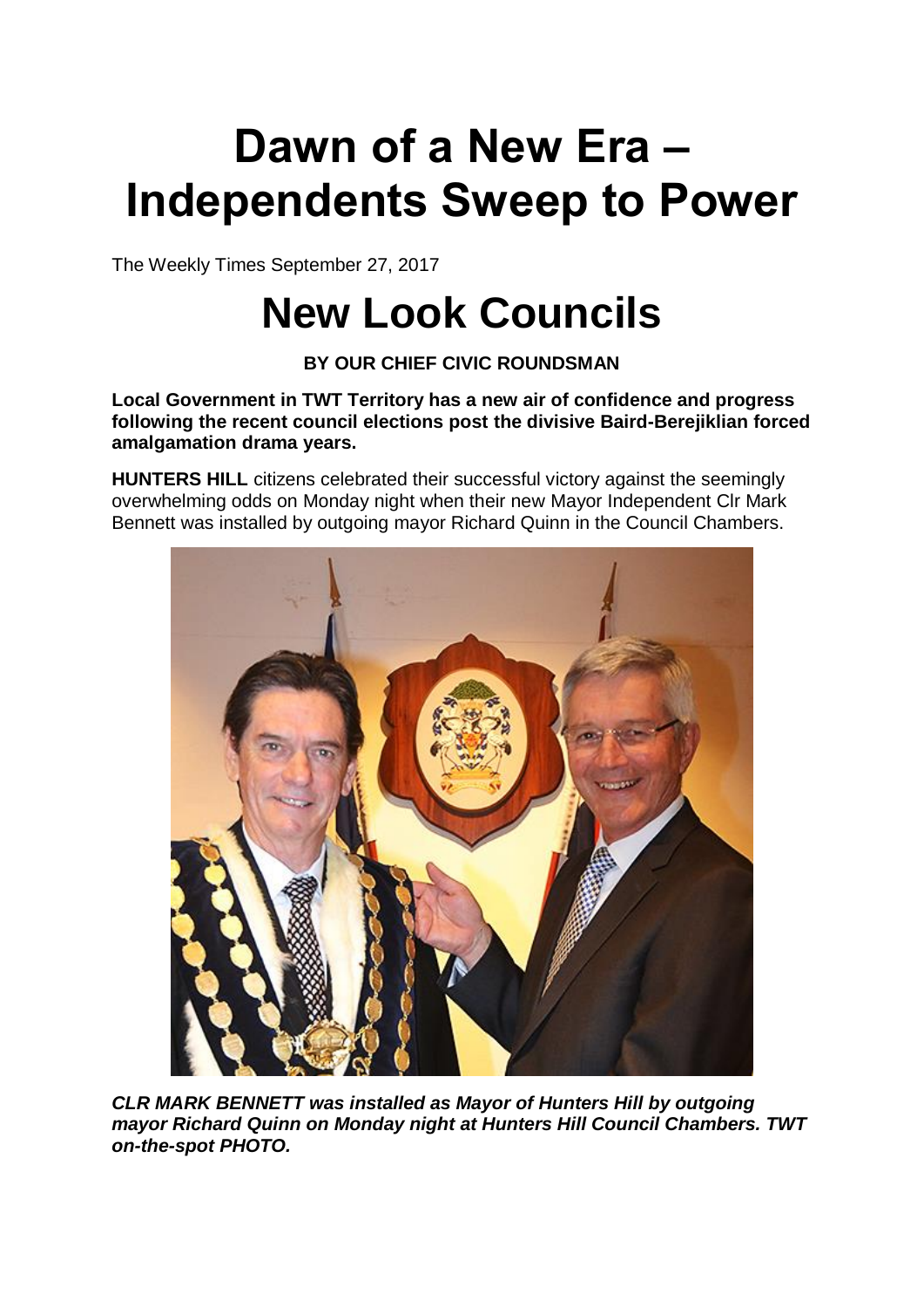**RYDE CITY** Council elected Labor Clr Jerome Laxale as their new mayor on Tuesday night to herald a new era following a period of dysfunctional council under the outgoing regime, headed by the discredited Liberals Colonel Pickering.

**LANE COVE** elected Independent Pam Palmer mayor on Monday night following the halving of the ruling Liberal representation from six to three and election of the first Labor councillor in 70 years.

**CANADA BAY** has elected former Labor mayor Angelo Tsirekas back by popular vote after a brief absence when he unsuccessfully stood as Labor candidate for Reid in the last federal election and HORNSBY elected by popular vote the former federal MP Philip Ruddock as mayor.

**PARRAMATTA** Council on Monday night elected Independent Clr Andrew Wilson as Lord Mayor.

## **Independent candidates swept to power on Monday night with the election of Mayors and Deputy Mayors in Lane Cove, Hunters Hill and the City of Parramatta.**

In LANE COVE staunch anti forced merger Independent Pam Palmer from East Ward was elected Mayor alongside anti forced merger Independent Karola Brent from Central Ward.

In HUNTERS HILL anti forced merger Independent Clr Mark Bennett (North Ward) had been elected Mayor and on Monday night anti forced merger Independent and former mayor Ross Williams (North Ward) was elected Deputy Mayor for a one year term.



*New Deputy Mayor Clr Ross Williams with Hunters Hill Mayor Clr Mark Bennett on Monday night. TWT on-the-spot PHOTO.*